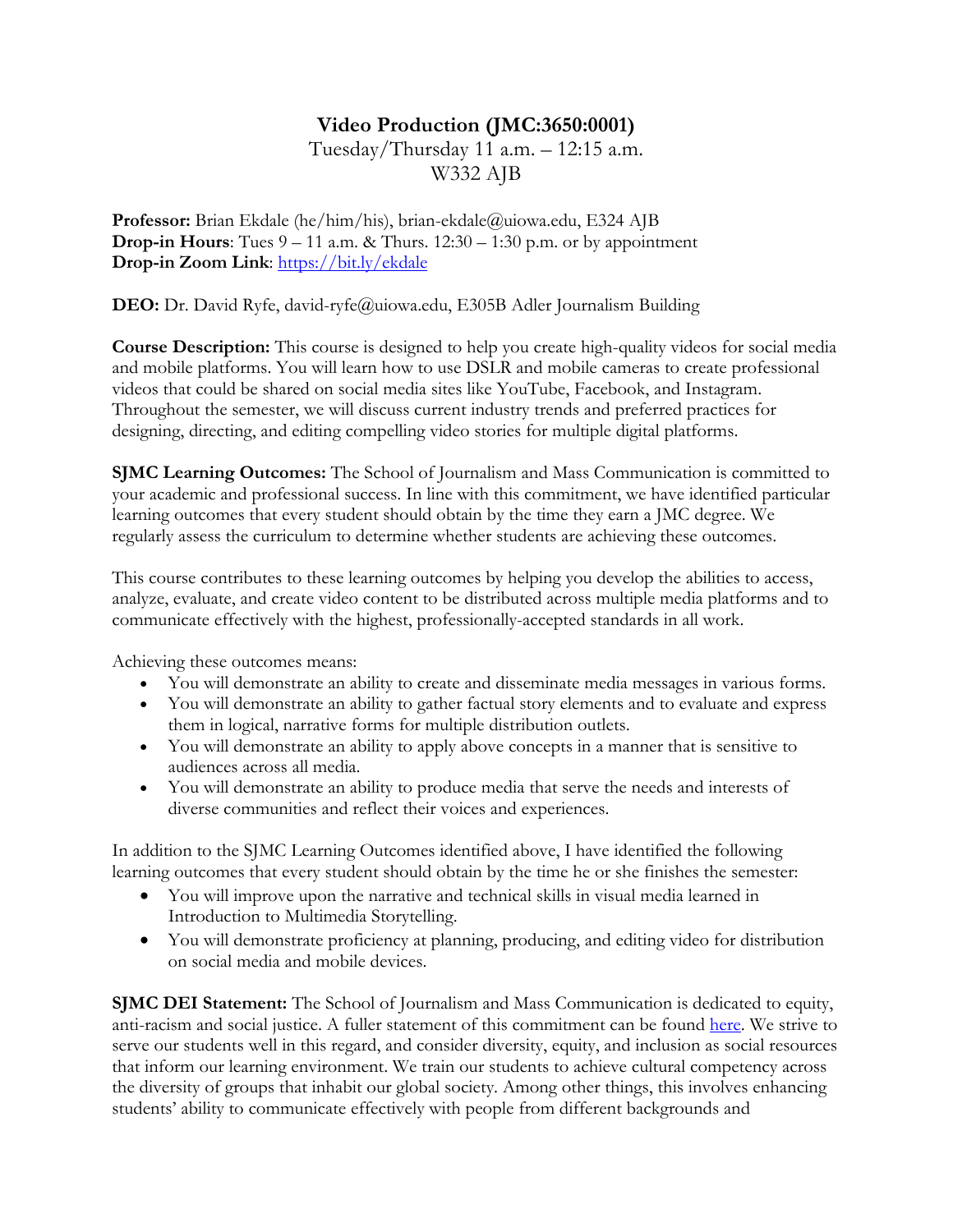experiences. In our classes, we discuss these themes through the concepts of media representations, bias and resulting stereotypes, and the effects of discrimination and structural inequalities as they pertain to all aspects of the media, from foundational concepts to advanced professional and graduate training. In accord with the First Amendment of the U.S. Constitution, and the dictates of academic freedom, we support an open discussion of all relevant viewpoints, even those with which we disagree. We encourage conversation that is based on facts and documentation, and on a mutual respect for one another.

**Course DEI Statement:** In accordance with the School's commitment to equity, anti-racism and social justice, we will be watching video stories that capture and celebrate the life experiences of marginalized and vulnerable communities. You will also be required to provide captions for all of your video projects to ensure your content is accessible to a wider audience. If you have other suggestions for me on how to make the course or my teaching more equitable, inclusive and antiracist, please reach out to me. If you feel more comfortable doing so anonymously, please contact David Ryfe, director of SJMC.

**Text**: There is no required text for this course. You can find course readings and video exemplars on ICON.

**Technology**: You are required to own:

- A 320 GB or larger external hard drive (for editing video projects)
- A 16GB or larger Class 10 SD card (to use with the DSLR cameras)

# **ASSIGNMENTS / GRADING**

You will be graded on professionalism, participation, one exam, story pitches, several small exercises, and four major story assignments. Grading of assigned work in this course corresponds with the ways in which digital video professionals are evaluated.

Specifics details and requirements for each assignment will be provided during the semester. There are 400 points possible.

#### **In-Class Work and Participation (120 points):**

Professionalism & Participation: 40 pts Video Checklist: 40 pts Digital Video Principles Exam: 20 pts Story Pitches  $(4 \overline{\omega})$  5 pts each): 20 pts

#### **Video Projects (280 points):**

Green Screen Exercise: 25 pts Motion Graphics Exercise: 25 pts First-Person Story: 40 pts Audio Agnostic Story: 40 pts Live Video Exercise: 25 pts Mobile Video Exercise: 25 pts Final Project: 100 pts

This course will use the  $+/-$  system with the following grade distribution for total points: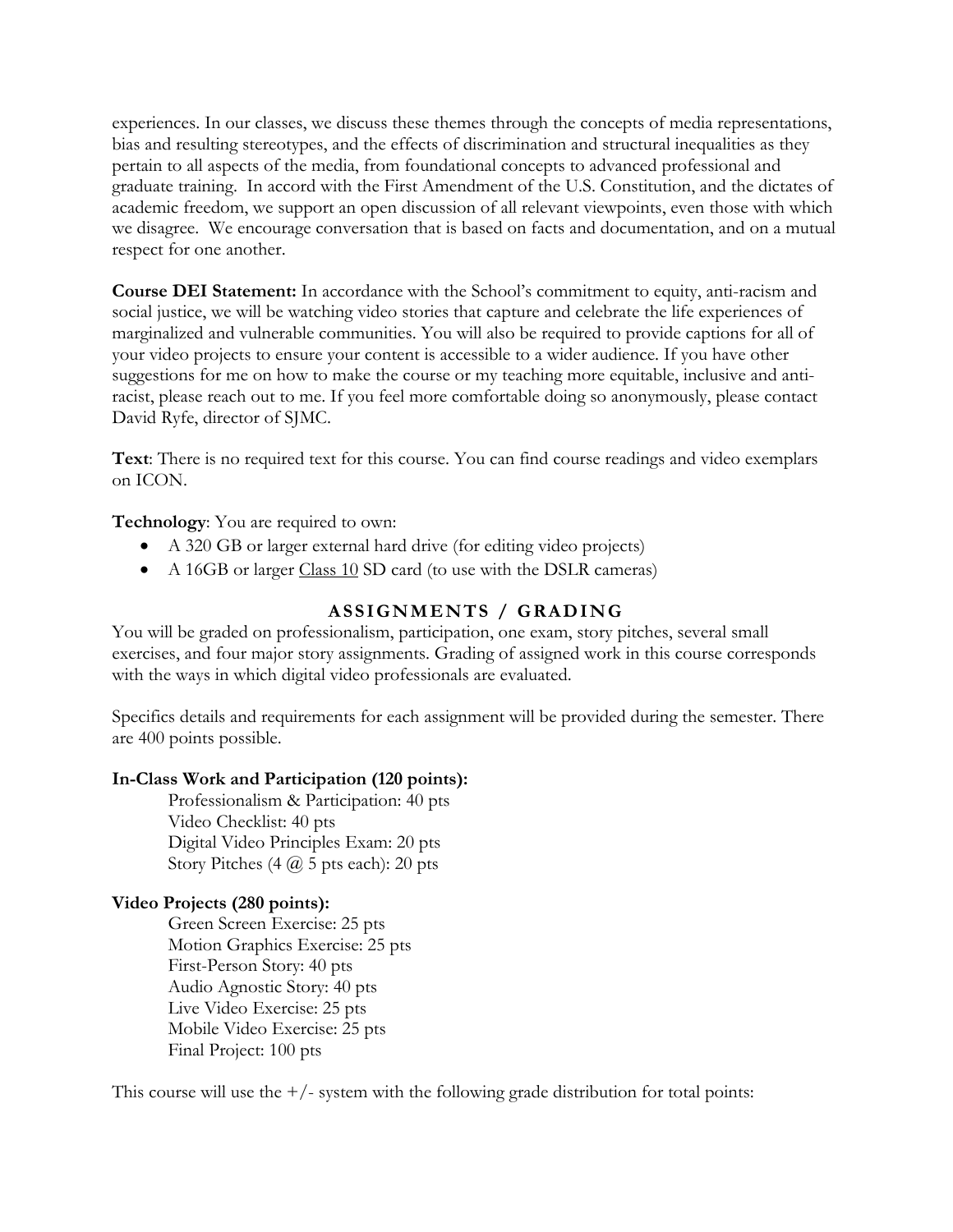| A+ 388-400 B+ 348-359 C+ 308-319 D+ 268-279 F 0-239 |  |  |  |  |
|-----------------------------------------------------|--|--|--|--|
| A 372-387 B 332-347 C 292-307 D 252-267             |  |  |  |  |
| A- 360-371 B- 320-331 C- 280-291 D- 240-251         |  |  |  |  |

#### **COURSE POLICIES**

**COVID-19 Health & Safety:** This is the University's message on vaccines and masks: "The University of Iowa strongly encourages students, faculty, and staff to be vaccinated against COVID-19. The university also encourages students, faculty, and staff to wear a face mask while on campus, and strongly encourages the use of face masks in all classroom settings and during in-person office hours."

I will be wearing a mask during in-person classes. I believe covering my face is a simple, small step I can take to combat our ongoing public health crisis and to ensure everyone in this course feels that their health and safety are valued.

These are extraordinary times, and we have been asked to do extraordinary things. If you find yourself overwhelmed or in a difficult mental state this semester, please let me know, so we can work together to figure out a way forward. Please let me know if you have additional COVIDrelated questions or concerns.

**Professionalism & Participation:** The success of any course depends on the professionalism and participation of its students. To that end, you will be graded on your attendance, preparedness, contribution, and cooperation:

- Attendance means showing up. Simply put, you should be in class on time for the full time. If you have a legitimate reason for missing class (e.g. documented illness, family emergency, religious holiday, etc.) and want your absence excused, you must let me know via email about your absence prior to the start of the class period you are missing.
- Preparedness means doing the necessary work prior to the start of class. You should engage with the assigned readings/exemplars before class and come prepared to discuss and ask questions.
- Contribution means sharing your ideas. Each of you offers a unique perspective based on your beliefs, upbringing, and areas of expertise. When you share your thoughts, opinions, and ideas, it provides an opportunity for all of us to learn and grow.
- Cooperation means working well with others during group exercises and class discussions. If working with partner(s) on a class exercise, you must prove yourself to be dependable. Also, our class should be a place where everyone feels comfortable sharing their views, even if those views are uncommon or unpopular. At the same time, you must always be aware of how your words and actions affect those around you. Intolerance, antagonism, and demagoguery have no place in the healthy exchange of ideas.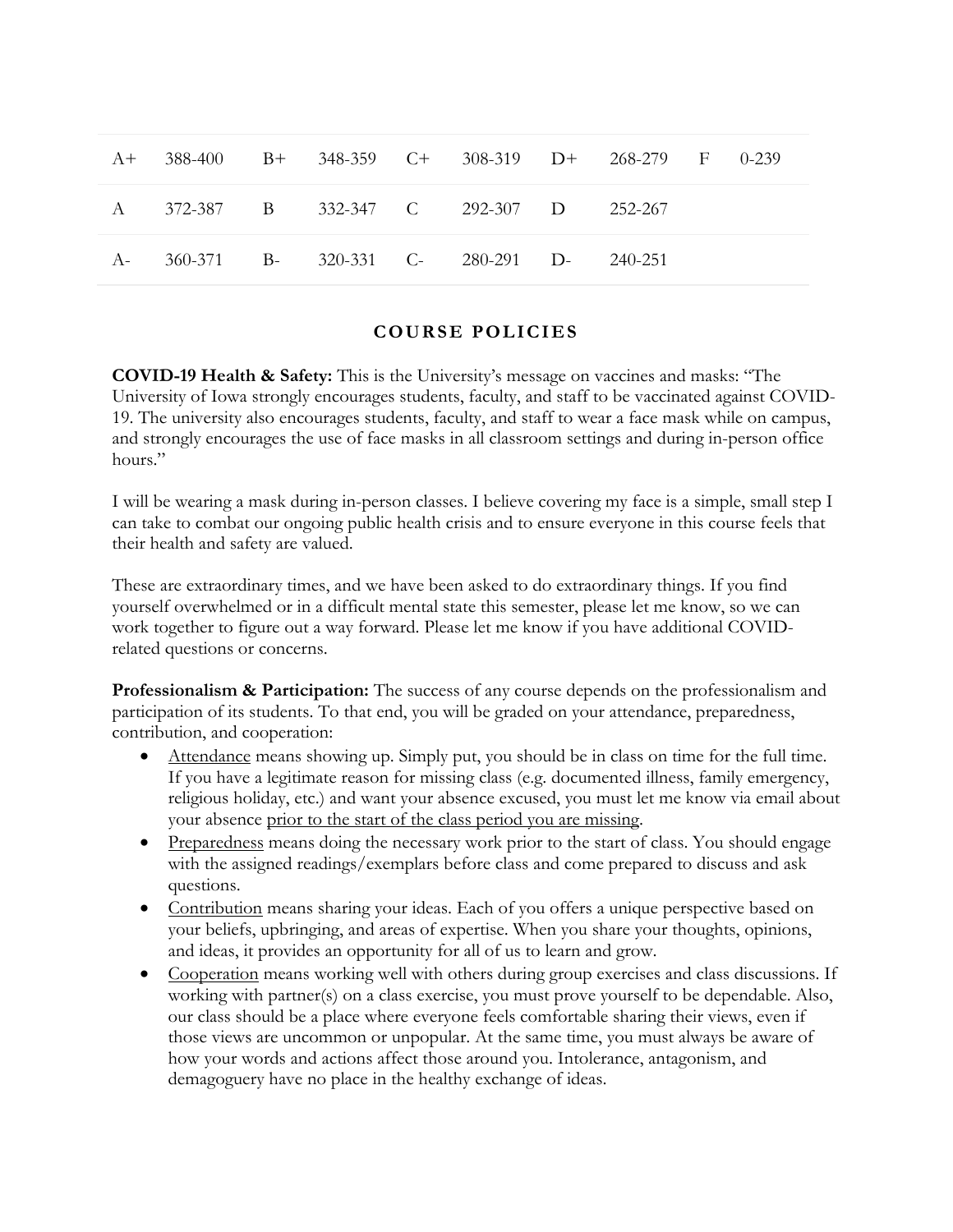**Makeup Work**: If you miss class, please do not send me emails asking "What did I miss?" or "Did I miss anything important?" The answers are "Lots" and "Yes." I am happy to discuss missed materials during my office hours, but I cannot cover the material in the same amount of detail as I can during class.

**Late Policy**: Each assignment will have a specific due date/time. Work submitted after the assigned due date/time will be considered late and will be marked down 10% immediately. Late work will be marked down an additional 10% for each 24-hour period after the original due date. Assignments turned in more than 5 days after the due date will be awarded no points.

**Original Work:** Everything you submit for credit must be original content produced for this course. If you have a relevant job or internship and you want to use content produced in this course for those purposes, you must speak with me in advance to request permission and work out arrangements. You cannot simply repurpose or repost content you have produced for another course or venue. Doing so is considered academic misconduct.

**Academic Misconduct:** Academic misconduct occurs when you (intentionally or unintentionally) present someone else's work as your own. The University of Iowa's Code of Academic Honesty does not directly address audiovisual material, but the principles still apply to our work in this course. With that in mind, academic misconduct includes, but is not limited to:

- Incorporating video footage, images, or sounds created by someone else without obtaining permission from the creator(s), obtaining permission from the course instructor, and providing proper attribution
- Submitting video footage, images, or sounds created by yourself prior to the start of the semester without obtaining permission from the course instructor
- Submitting video footage, images, or sounds created by someone else as your own work

Students are responsible for understanding this policy. If you have questions, please ask me for clarification. Clear evidence of academic misconduct will result in a failing grade for the assignment and possibly the course. Per college policy, I am required to report academic misconduct the College of Liberal Arts & Sciences. For more information, please see the section titled Academic Integrity under The College of Liberal Arts and Sciences: Policies and Resources page at the end of the syllabus.

**Electronic Communication**: As per university policy, you are responsible for all official correspondences sent to your University of Iowa e-mail address (@uiowa.edu).

**Communication with Brian**: I make every effort to respond to student emails within 24 hours. Typically, I respond sooner than that. While I prioritize my interactions with my students, I do have other commitments (e.g., meetings, research, family, sleep, etc.) that may keep me from immediately responding to your emails. I am happy to offer feedback and answer specific questions over email, but I will not answer a barrage of questions or review full drafts of assignments over email. If your email would take me more than 5 minutes to answer, I will advise you to visit my drop-in hours or schedule an appointment.

**Equipment:** Equipment used in this class is available for checkout in the equipment room located on the first floor of the Becker Communication Studies Building. We have access to audio recorders,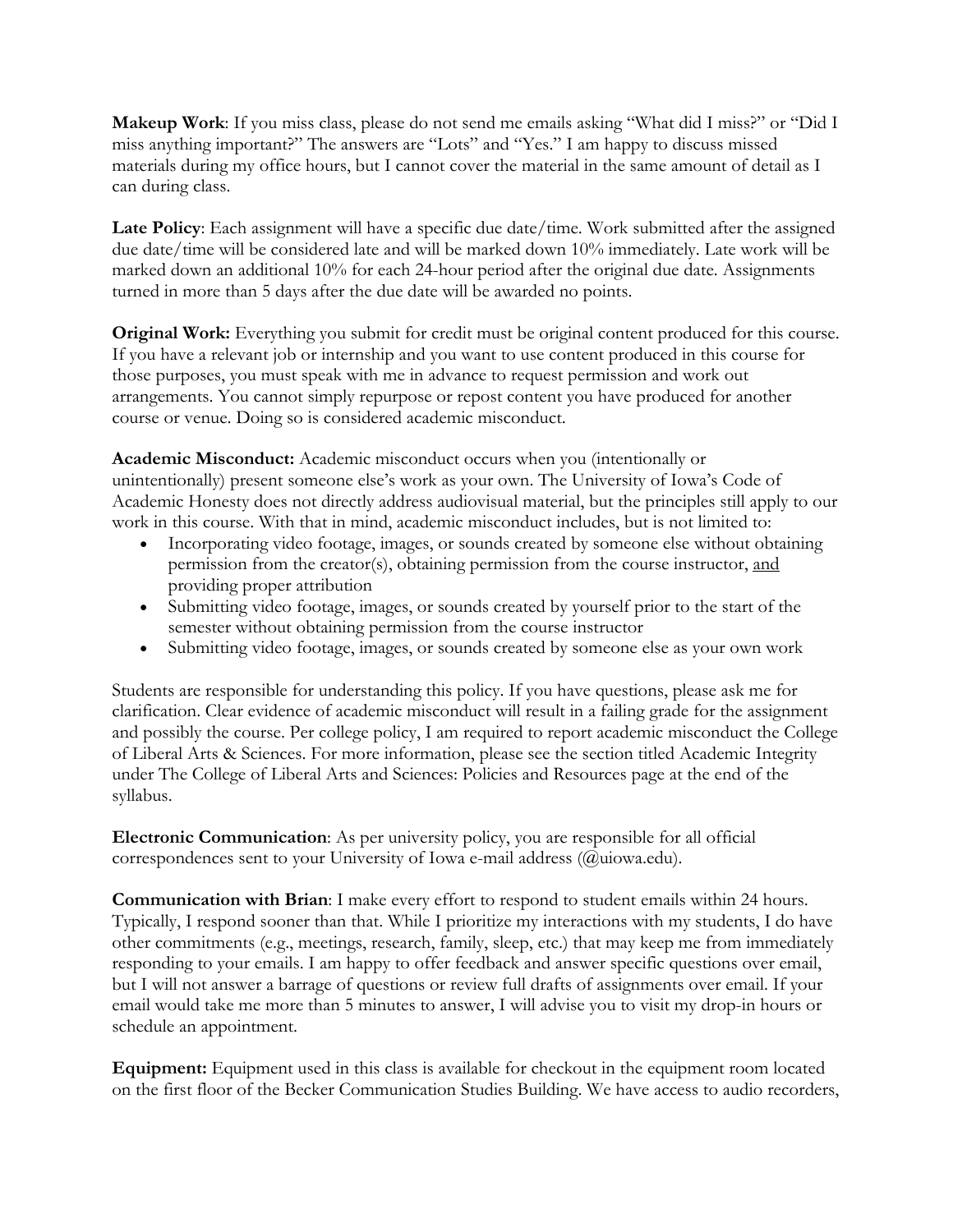cameras, microphones, tripods and other accessories. This is high-quality, expensive equipment, and you are responsible for maintaining it when you check it out.

You must reserve equipment using Checkout@UIowa: http://checkout.uiowa.edu/. First, make a reservation using the same process as before. Then, on the main Checkout page, click the link to schedule an appointment to pick up your equipment. Pick up appointments after 1pm are encouraged, but morning appointments may be accommodated.

You are responsible for maintaining equipment and returning it in working order. Failure to do so will result in charges to your UBill to pay for replacements and, potentially, loss of equipment checkout privileges. Contact Nicole Linderholm with question or concerns at cprodunit $checkout(a)$ uiowa.edu or 319-335-0587.

You are welcome to use your own equipment, but I will only provide technical support and training for the equipment reserved for this course. The same goes for software – you are free to use other software for editing, but I will only provide support for the software provided by SJMC.

**Technology Help Site:** If you need help with hardware or software furnished by SJMC, please reference our help site: http://multimedia.jmc.uiowa.edu/help/.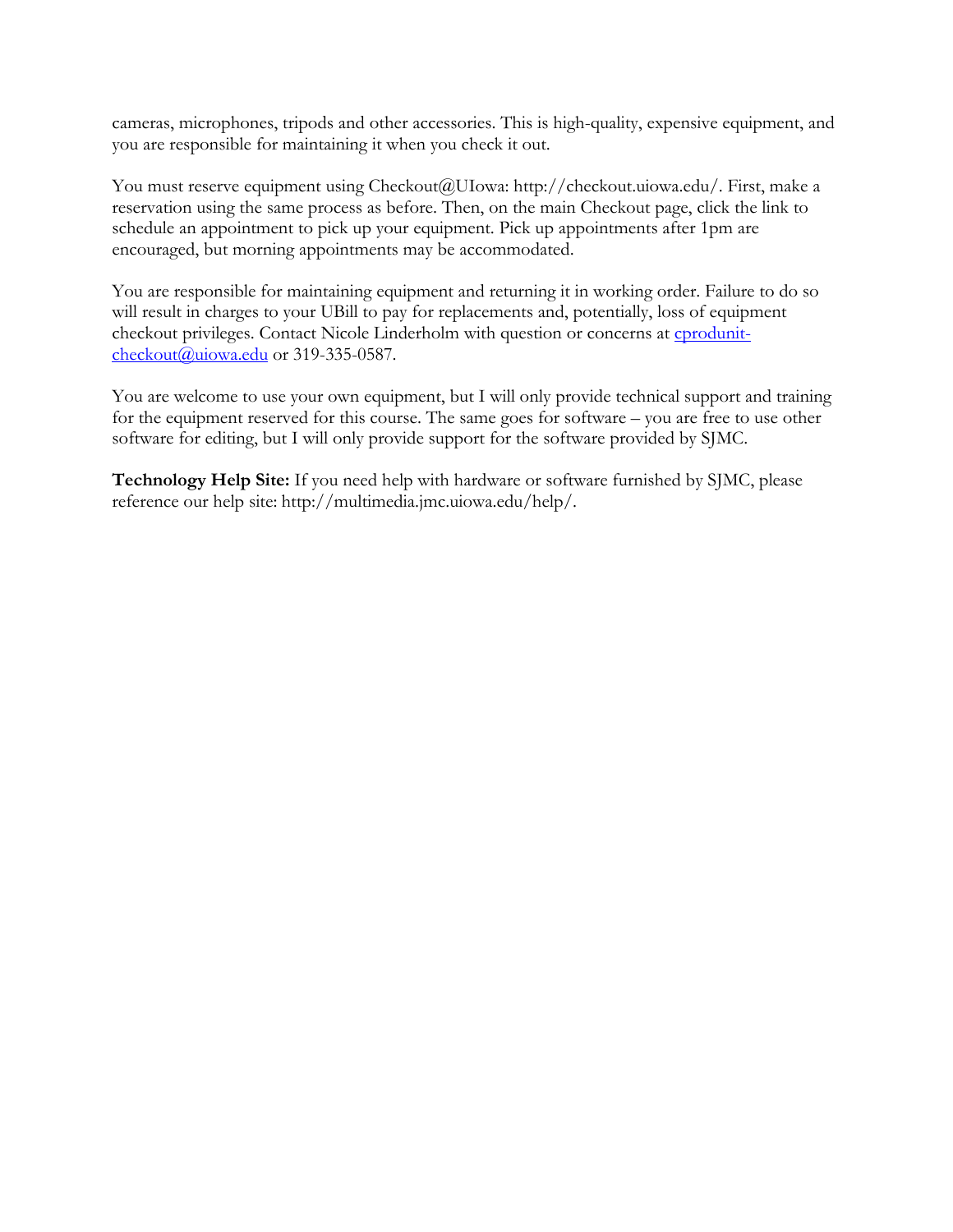## **SCHEDULE**

The schedule is subject to change, including topics, readings, and assignment due dates. Brian will announce any *changes to the course schedule in class and on ICON.*

### **Part 1: Digital Video Principles**

Tuesday, 1/18 – Introductions

Thursday,  $1/20$  – Image & Composition

- Read: Norman J. Medoff and Edward J. Fink. (2012). Portable video news and field production. Chapter 4: "Framing and Composition"
- Assigned: Video Checklist

Tuesday, 1/25 – Motion & Movement

• Read: Kenneth Kobrè (2012). *Videojournalism*. Chapter 10: "Shooting a Sequence"

Thursday, 1/27 – Adobe Premiere Refresher / Work on Video Checklist

Tuesday, 2/1 – Lighting & Color

• Read: Richard Harrington & Mark Weiser (2011). *Professional Web Video*. Chapter 4: "Great Video Needs Great Lighting"

Thursday, 2/3 – Audio

• Read: Richard Harrington & Mark Weiser (2011). *Professional Web Video*. Chapter 3: "Audio is Half Your Program"

Tuesday, 2/8 – Work on Video Checklist

Thursday, 2/10 – Principles Exam / Revise Video Checklist

- Due (start of class): Principles Exam
- Due (end of class): Video Checklist Exercise

#### **Part 2: First-Person Video**

Tuesday, 2/15 – Principles of First-Person Video

- Watch: *Exemplars posted on ICON*
- Assigned: Green Screen Exercise & First-Person Story

Thursday, 2/17 – First-Person Story Pitch Meetings

Tuesday, 2/22 – Green Screen Exercise, Production Day

Thursday, 2/29 – Green Screen Exercise, Post-Production Day

• Due (end of class): Green Screen Exercise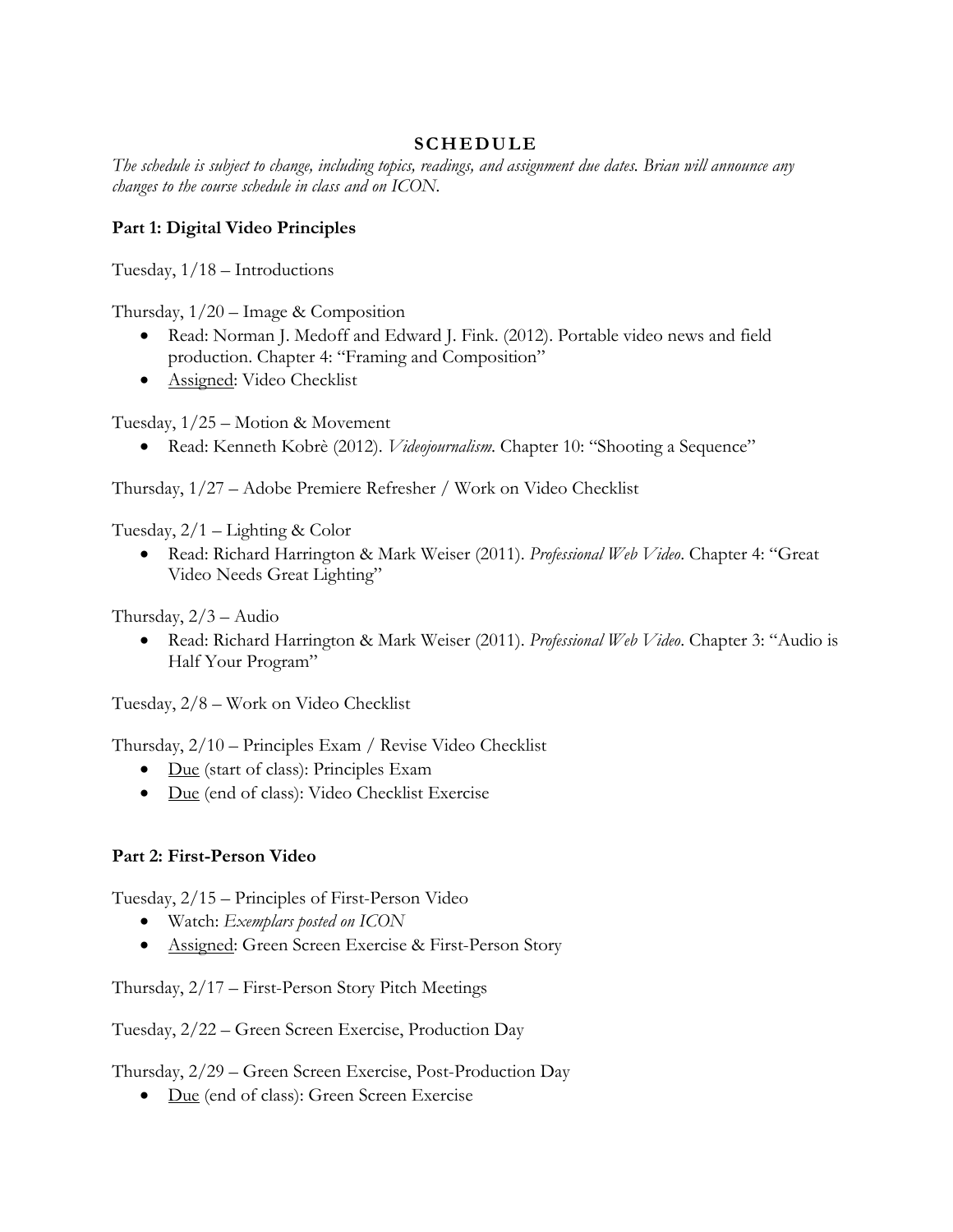Tuesday, 3/1 – Work on First-Person Story

Thursday, 3/3 – Revise First-Person Story

• Due (end of class): First-Person Story

### **Part 3: Audio Agnostic Video**

Tuesday, 3/8 – Principles of Audio Agnostic Video

- Watch: *Exemplars posted on ICON*
- Assigned: Motion Graphics Exercise & Audio Agnostic Story

Thursday, 3/10 – Audio Agnostic Story Pitch Meetings

## **SPRING BREAK**

Tuesday, 3/22 – Work on the Motion Graphics Exercise

Thursday, 3/24 – Revise Motion Graphics Exercise

• Due (end of class): Motion Graphics Exercise

Tuesday, 3/29 – Audio Agnostic Story Work Day

Thursday, 3/31 – Audio Agnostic Story Work Day

• Due (end of class): Audio Agnostic Story

# **Part 4: Live and Mobile Video**

Tuesday, 4/5 – Principles of Live and Mobile Video

- Watch: *Exemplars posted on ICON*
- Assigned: Live Story & Mobile Story
- Guest Speaker: Mary Mathis, Freelance photographer, videographer and audio journalist

Thursday, 4/7 – Live and Mobile Stories Pitch Meetings

Tuesday, 4/12 – Live Stories, Day 1 (on Facebook)

Thursday, 4/14 – Live Stories, Day 2 (on Facebook)

• **Assigned:** Final Project

Tuesday, 4/19 – Introduce Final Project; Work on Mobile Story

Thursday, 4/21 – Revise Mobile Story / Final Project Pitch Meetings

• Due (start of class): Final Project Pitch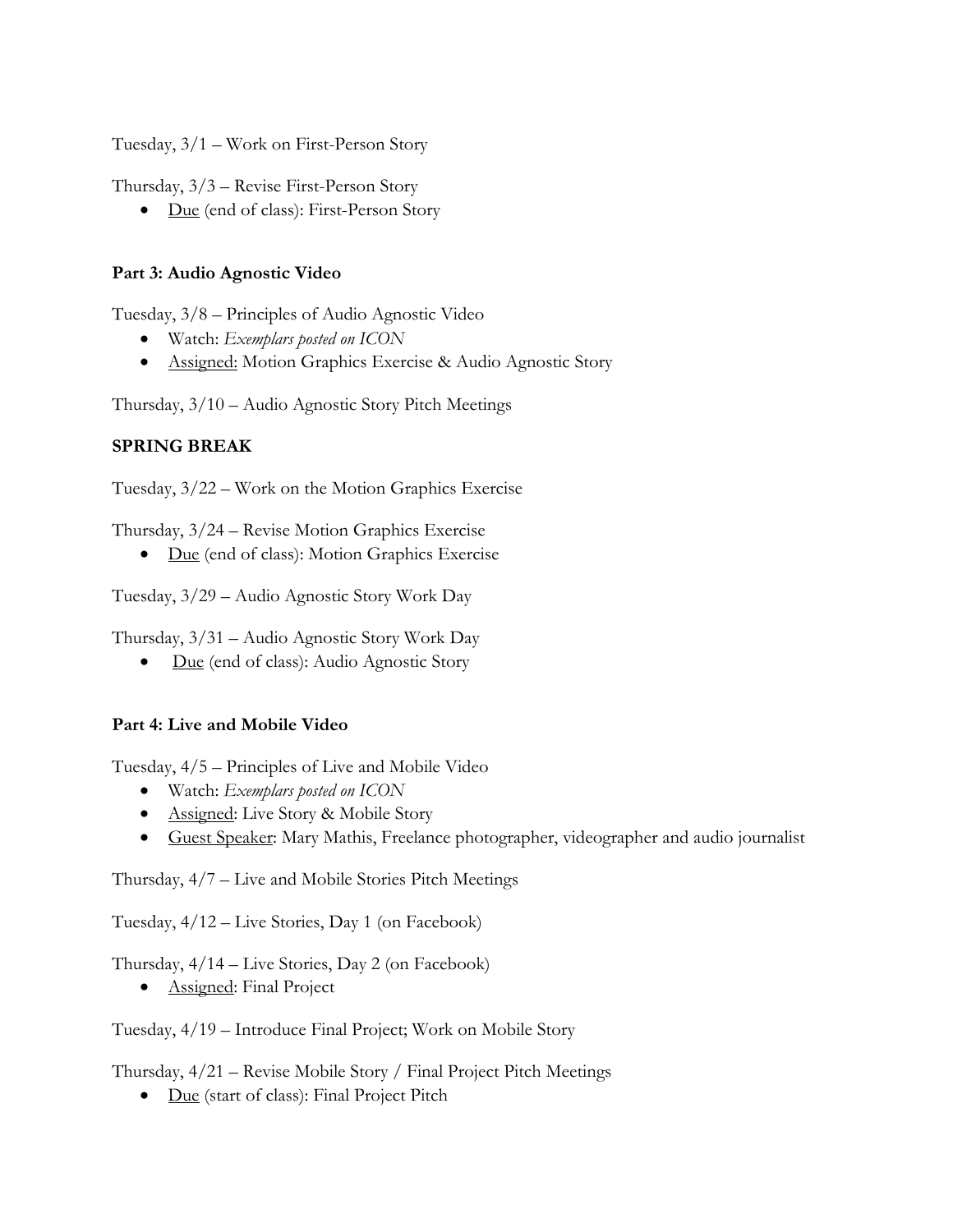• Due (end of class): Mobile Story

# **Part 5: Final Project**

Tuesday, 4/26 – Work on Final Project

Thursday, 4/28 – Work on Final Project Work

Tuesday, 5/3 – Revise Final Project

Thursday, 5/5 – Revise Final Project

Finals Week

- Monday, 5/9, 12:30–2:30pm Final Screening
- Wednesday, 5/11, 12pm o Due: Final Project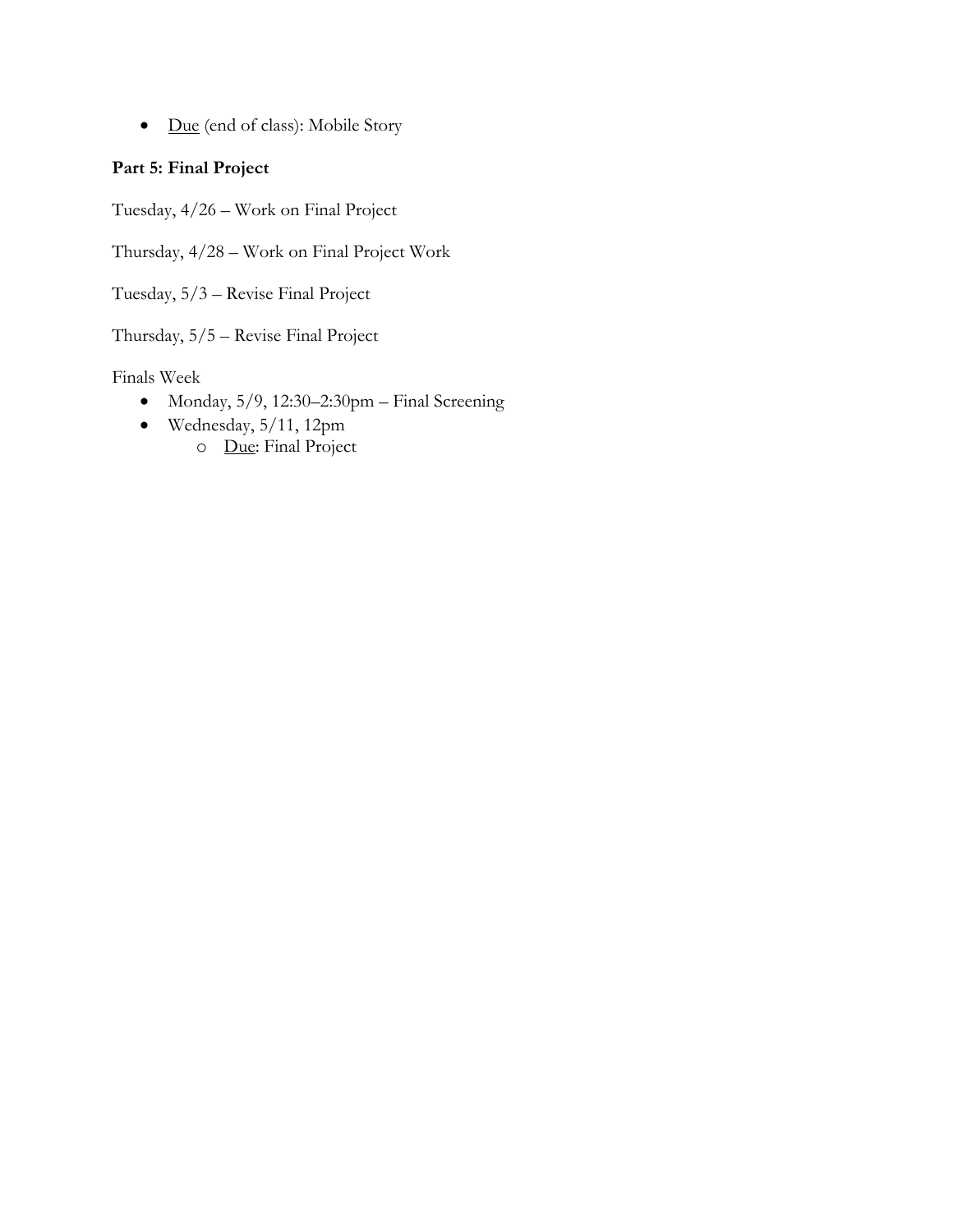## **The College of Liberal Arts and Sciences Policies and Procedures**

Information for CLAS Undergraduates Spring 2022

#### **Attendance and Classroom Expectations**

Students are responsible for attending class and for knowing an instructor's attendance policies, which vary by course and content area. All students are expected to attend class and to contribute to its learning environment in part by complying with University policies and directives regarding appropriate classroom behavior or other matters.

#### **Absences**

Students are responsible for communicating with instructors as soon they know that an absence might occur or as soon as possible in the case of an illness or an unavoidable circumstance. Students can use the CLAS absence form to help communicate with instructors who will decide if the absence is excused or unexcused; the form is located on ICON within the top banner under "Student Tools." Delays by students in communication with an instructor could result in a forfeit of what otherwise might be an excused absence

(https://clas.uiowa.edu/students/handbook/attendance-absences).

#### **Absences: Illness, Unavoidable Circumstances, and University Sponsored Activities**

Students who are ill, in an unavoidable circumstance affecting academic work, or who miss class because of a University sponsored activity are allowed by UI policy to make up a missed exam. Documentation is required by the instructor except in the case of a brief illness. Students are responsible for communicating with instructors as soon as the absence is known (https://opsmanual.uiowa.edu/students/absences-class#8.1).

#### **Absences: Holy Days**

Reasonable accommodations are allowed for students whose religious holy days coincide with their classroom assignments, tests, and attendance if the student notifies the instructor in writing of any such religious Holy Day conflicts *within the first days of the semester and no later than the third week.* (See the UI Operations Manual, https://opsmanual.uiowa.edu/students/absences-class#8.2).

#### **Absences: Military Service Obligations**

Students absent from class due to U.S. veteran or U.S. military service obligations (including military service-related medical appointments, military orders, and National Guard Service obligations) must be excused without penalty. Instructors must make reasonable accommodations to allow students to make-up exams or other work. Students must communicate with their instructors about the expected possibility of missing class as soon as possible. (For more information, see https://opsmanual.uiowa.edu/iv-8-absences-class%C2%A0-0).

#### **Academic Misconduct**

All undergraduates enrolled in courses offered by CLAS have in essence agreed to the College's Code of Academic Honesty. Academic misconduct affects a student's grade and is reported to the College which applies an additional sanction, such as suspension. Outcomes about misconduct are communicated through UI email (https://clas.uiowa.edu/students/handbook/academic-fraudhonor-code).

#### **Academic Accommodations for Students with Disabilities**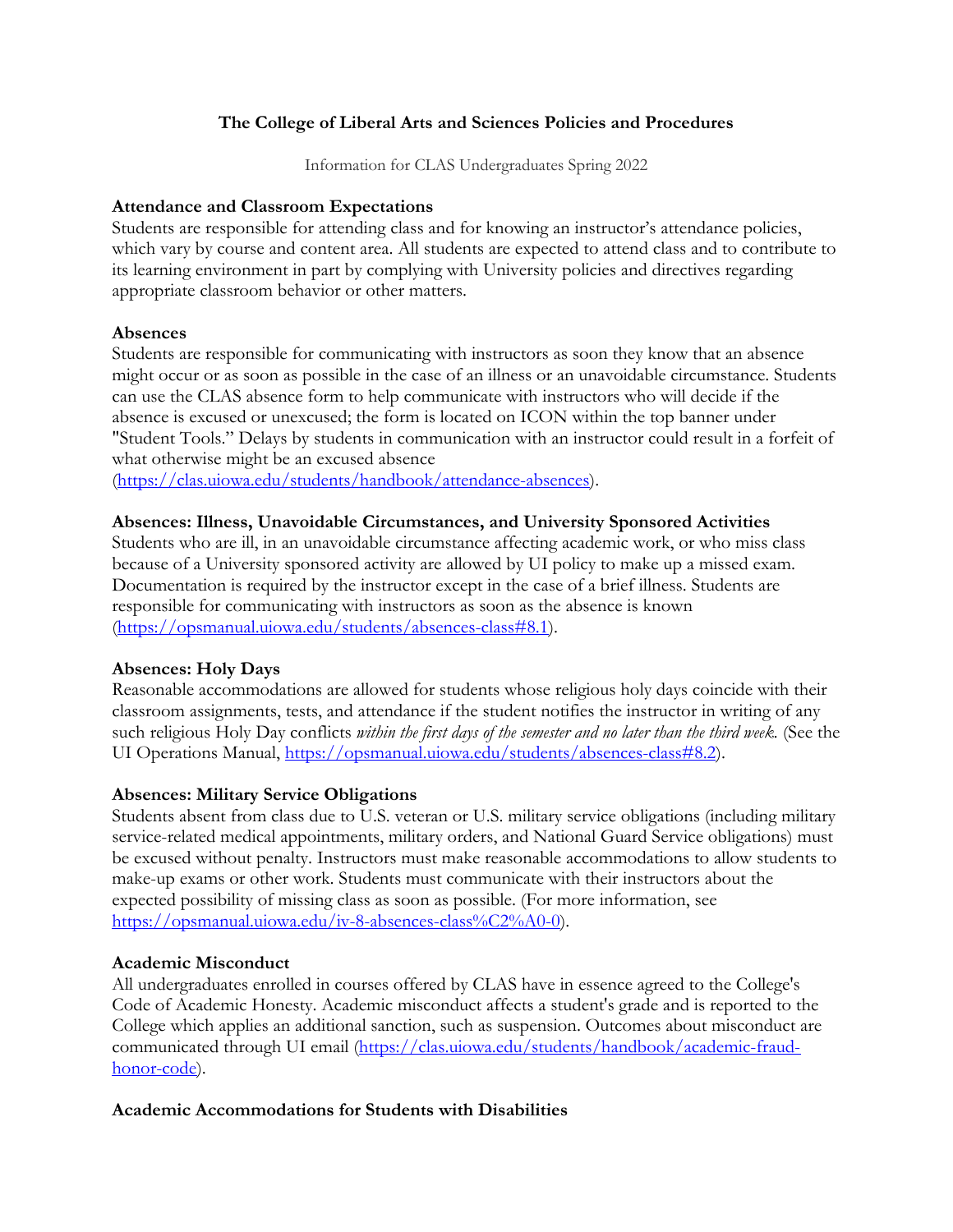The University is committed to providing an educational experience that is accessible to all students. If a student has a diagnosed disability or other disabling condition that may impact the student's ability to complete the course requirements as stated in the syllabus, the student may seek accommodations through Student Disability Services (SDS). SDS is responsible for making Letters of Accommodation (LOA) available to the student. The student must provide a LOA to the instructor as early in the semester as possible, but requests not made at least two weeks prior to the scheduled activity for which an accommodation is sought may not be accommodated. The LOA will specify what reasonable course accommodations the student is eligible for and those the instructor should provide. Note that accommodations are not granted retroactively but from the time of the student's request to the instructor onward. Additional information can be found on the SDS website.

## **Class Recordings: Privacy and Sharing**

Course lectures and discussions are sometimes recorded or live-streamed. These are only available to students registered for the course and the intellectual property of the faculty member. These materials may not be shared or reproduced without the explicit written consent of the instructors. Students may not share these recordings with those who are not enrolled in the course; likewise, students may not upload recordings to any other online environment. Doing so is a breach of the Code of Student Conduct and could be a violation of the Federal Education Rights and Privacy Act (FERPA); also see https://dos.uiowa.edu/policies/code-of-student-life/.

## **Communication: UI Email**

Students are responsible for all official correspondences sent to their UI email address (uiowa.edu) and must use this address for any communication with instructors or staff in the UI community (Operations Manual, III.15.2). Emails should be respectful and brief, with complex matters addressed during the instructor's drop-in hours, for example. Faculty are not expected to answer email after business hours or during the weekends.

#### **Complaints about Academic Matters**

Students with a complaint about a grade or a related academic issue should first visit with the instructor and then with the course supervisor (if one is assigned), and next with the Chair of the department or program offering the course. If not resolved, students may bring their concerns to the College of Liberal Arts and Sciences: https://clas.uiowa.edu/students/handbook/student-rightsresponsibilities.

#### **Final Examination Policies**

The final exam schedule is published during the fifth week of the fall and spring semesters or on the first day of summer classes; students are responsible for knowing the date, time, and place of their final exams. Students should not make travel plans until knowing this information. A student with exams scheduled on the same day and time or who have more than two final exams on the same day should visit this page for how to resolve these problems by the given deadline:

https://registrar.uiowa.edu/makeup-final-examination-policies. No exams may be scheduled the week before finals; some exception, however, have been made for labs, language courses, and offcycle courses (https://registrar.uiowa.edu/final-examination-scheduling-policies).

#### **Free Speech and Expression**

The University of Iowa supports and upholds the First Amendment protection of freedom of speech and the principles of academic and artistic freedom. We are committed to open inquiry,